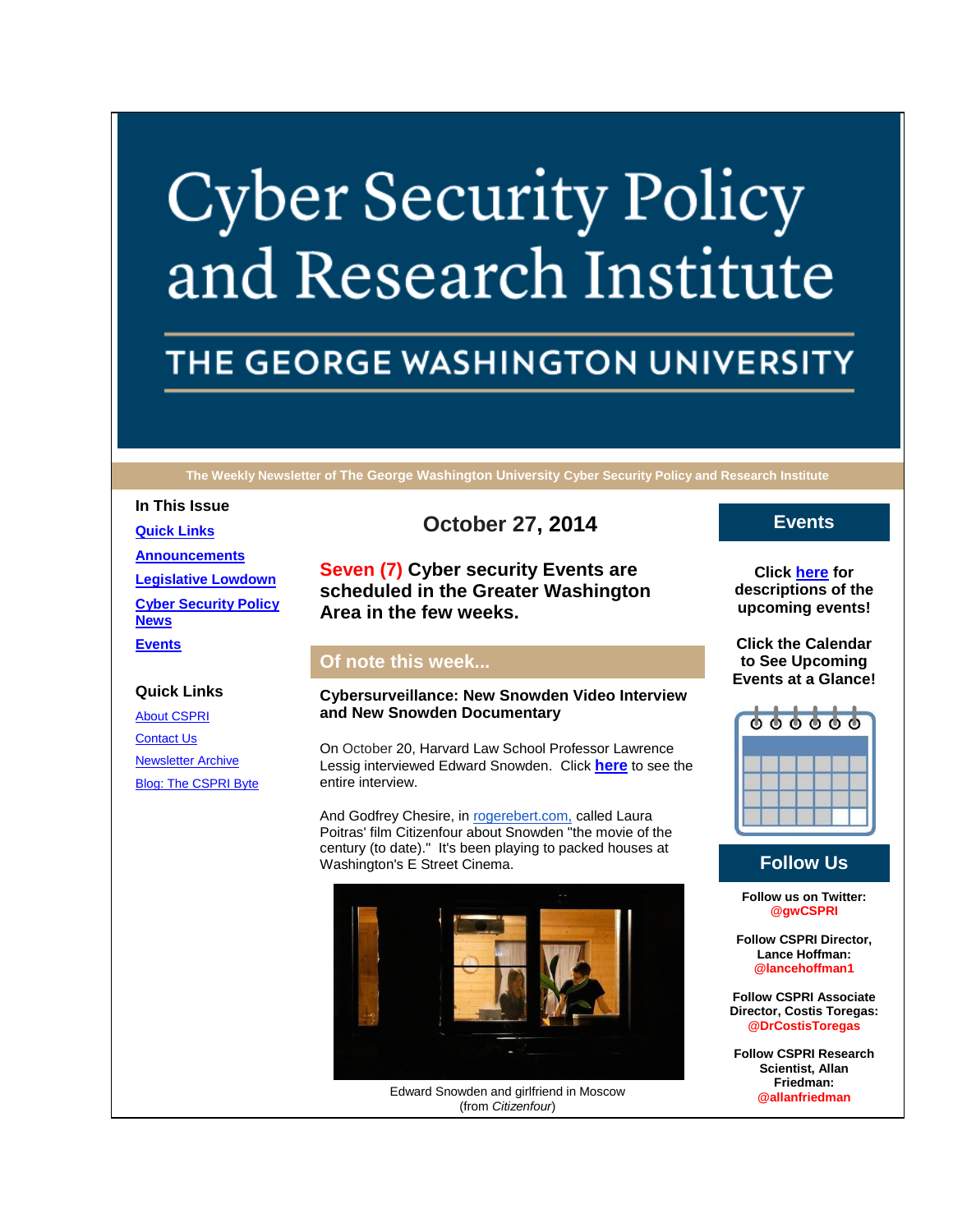#### **Legislative Lowdown**

-Despite the number of cyber-focused bills on Capitol Hill right now, Congress is unlikely to move anything forward any time soon, according to ThreatPost. "More than a year out from Snowden, and closing in fast on another presidential election, the prospects for legislation are slim to none with a lame-duck president in office and a new Congress due in January," [writes](http://r20.rs6.net/tn.jsp?f=0012jQ_6oV2taN7JtFKrNpFd3U8W705VHFpXOx399xGQu-EmEnF_spTd7vwcOKH_65AcQ5sFGtbVUBUv9q97-hK0NcNs40cc3QzHI1KRtT96Gdk8KCRCjqbwxCDckeuhSm7NKwIbY8gFzv7UT2bhXQafPd8DamnPPA9BbHO23hmNmtaHMUbZgxxRbYCHwgOyOn-RKSuKOWTTS5z0wqQE59earRnHotkNOJcPqm4UBQMe9o=&c=nMDzw4fowYLr108iDvEmTFsggP3kIPsjm_gJnrM7hJ6JIU6AjwEhWA==&ch=oIejaiLfhDdxhFNFfGGg3IbWmaZy8Od8-xam9qM4S39ayl6erO8B6g==) Michael Mimoso. Some of the bills that seemed to have the biggest momentum this year included curbs on the NSA's domestic surveillance activities, privacy reforms and a national data breach disclosure law.

# **Cyber Security Policy News**

#### **Florida rules on cell phone data**

-The Florida Supreme Court ruled Thursday that obtaining cell phone location data to track a person's location or movement in real time constitutes a Fourth Amendment search and therefore requires a court-ordered warrant. As Wired.com [reports,](http://r20.rs6.net/tn.jsp?f=0012jQ_6oV2taN7JtFKrNpFd3U8W705VHFpXOx399xGQu-EmEnF_spTd7vwcOKH_65A7w43bUiWZ4IPpU_pJSBQSHog3GIK_rT6u3ofrky0TxDHiXtwJwr4OXsr6WQn0Ksv7UT-FBKK-EJwD4MMMcycmNYHjayK-g1Ow6REdau1bDBGY-TCfeIgWetqn8zgL81XuJc7nKZfJTA_sdCmadEWHVsenim0X1NMg-U8Td8Ja_Tjp-JCXgEqelvSIYnlFyCi&c=nMDzw4fowYLr108iDvEmTFsggP3kIPsjm_gJnrM7hJ6JIU6AjwEhWA==&ch=oIejaiLfhDdxhFNFfGGg3IbWmaZy8Od8-xam9qM4S39ayl6erO8B6g==) "police departments around the country have been collecting phone metadata from telecoms and using a sophisticated spy tool to track people through their mobile phones-often without obtaining a warrant. But a new ruling out of Florida has curbed the activity in that state, on constitutional grounds. It raises hope among civil liberties advocates that other jurisdictions around the country may follow suit."

#### **Cyber vulnerability ranks as a top risk**

- Cyber vulnerability is now seen as the top risk to the broader economy, according to a new [survey](http://r20.rs6.net/tn.jsp?f=0012jQ_6oV2taN7JtFKrNpFd3U8W705VHFpXOx399xGQu-EmEnF_spTd7vwcOKH_65AkDVUgnYo3qZhsBjkmKjR3BPqCUCl_mDVbrdafLHQK8wwOVIQZF8qwc50kTMU1v4STCFECZT7tWPZE0P5ZNmZYQquq8OqrgL_89U8bLwnJ8Q=&c=nMDzw4fowYLr108iDvEmTFsggP3kIPsjm_gJnrM7hJ6JIU6AjwEhWA==&ch=oIejaiLfhDdxhFNFfGGg3IbWmaZy8Od8-xam9qM4S39ayl6erO8B6g==) of financial services representatives by the Depository Trust and Clearing Corporation. Politico writes: "A record high 84 percent of respondents to the DTCC's Systemic Risk Barometer named cyber as one of their top five risks - a 25 percentage point increase since March 2014."

-The U.S. Justice Department says it is reorganizing itself to focus more centrally on cybercrime, and the changes may bring new federal court cases around cyber breaches and crime, Reuters reports. "The revamp, led by Assistant Attorney General John Carlin, also marks a recognition that national security threats have broadened and become more technologically savvy since the 9/11 attacks against the United States," [writes](http://r20.rs6.net/tn.jsp?f=0012jQ_6oV2taN7JtFKrNpFd3U8W705VHFpXOx399xGQu-EmEnF_spTd7vwcOKH_65ASlPK5dfE5d4ZkVeoS8WVZ0v4tqaPs4crl_95-MEcGw89KviMZfg3c26Z3nAF9RF0V4AXWR0oFtgEpMHmGNSAFOTFqeiS_C_VbQS7WA1IdJ-Sh9rpjW-kflodGJybCOn66Inkm3gnhXgls4adOxboR34JqbKUXR9aoZvpK231xXW1YajDwvjB6eYF8HdESRI8PV03JWJLERZMmmsVrXa_-ynrAJPbU_z3V-VTu_8OBCDKI4llpkTRpQ==&c=nMDzw4fowYLr108iDvEmTFsggP3kIPsjm_gJnrM7hJ6JIU6AjwEhWA==&ch=oIejaiLfhDdxhFNFfGGg3IbWmaZy8Od8-xam9qM4S39ayl6erO8B6g==) Aruna Viswanatha. "The agency is also renaming its counter-espionage section to reflect its expanding work on cases involving violations of export control laws, Carlin confirmed in an interview. Such laws prohibit the export without appropriate licenses of products or machinery that could be used in weapons or other defense programs, or goods or services to countries sanctioned by the U.S. government."

#### **Federal Communications Commission**

-Move over Federal Trade Commission: There's a new data security cop on the beat. According to The Hill, the Federal Communications Commission is getting in on the act. "Two small phone companies will be fined a combined \$10 million